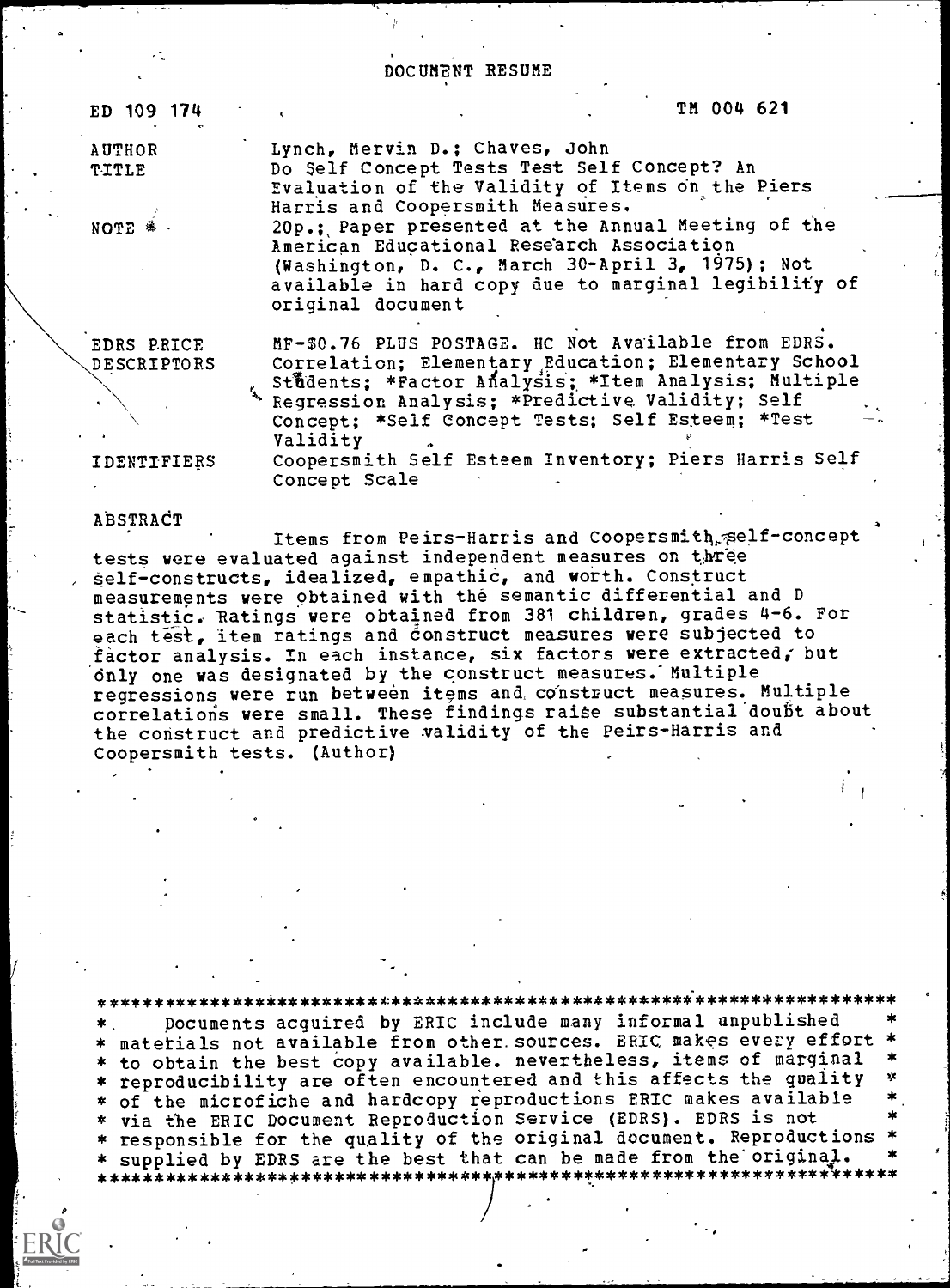DO SELF CONCEPT TESTS TEST SELF CONCEPT. AN EVALUATION OF THE VALIDITY OF ITEMS ON THE PIERS HARRIS AND COOPERSMITH MEASURES

US DEPARTMENT OF HEALTH.

Mervin D. Lynch Northeastern University

EDUCATION & WELFARE NATIONAL INSTITUTE OF<br>DOCUMENT HAS BEEN REPRO<br>DOCUMENT HAS BEEN REPRO OUCED EXACTLY AS MECENNICATION<br>INE PERSON OR ORGANIZATION ORIGIN<br>STATED DO NOT NECESSARILY REPRE **ENT OFFICIAL NATIONAL INSTITUTE OF EDUCATION POSITION OR POLICY** 

John Chaves Medfield Foundation

Self concept along with achievement is currently viewed as an expected output of educational programs. To evaluate self concept 12 states currently use self concept tests as part of their state-Self concept tests have also been used in wide assessment programs. a number of educational research studies (e.g. Bachman, 1969; Coopersmith, 1967; Rosenberg, 1965; and Lekarczyk and Hill, 1968).

More than 200 self concept measures have been reported in the literature (Buros, 1972; and Robinson and Shaver, 1969). For the most part these measures have not been validated against independent . measures on theoretical constructs of self concept, (Wylie, 1961; Crowne and Stephens, 1961). At least three such constructs-of self concept have been treated. These are: 1) the actualized or idealized self (Maslow, 1954; Rogers, 1951); 2) the empathic or looking glass. self (Cooley, 1922; Mead, 1934); and 3) attitudes toward the self. or self worth (e.g. Coopersmith, 1967; Rosenberg, 1965). Before basing educational and research policies on measures made with these self concept tests it is important to see which if any of the general theoretical constructs of self concept these tests measure.

There were two purposes in the present study. The first was to see if items on two self concept tests for children in grades

10917

 $\boldsymbol{d}$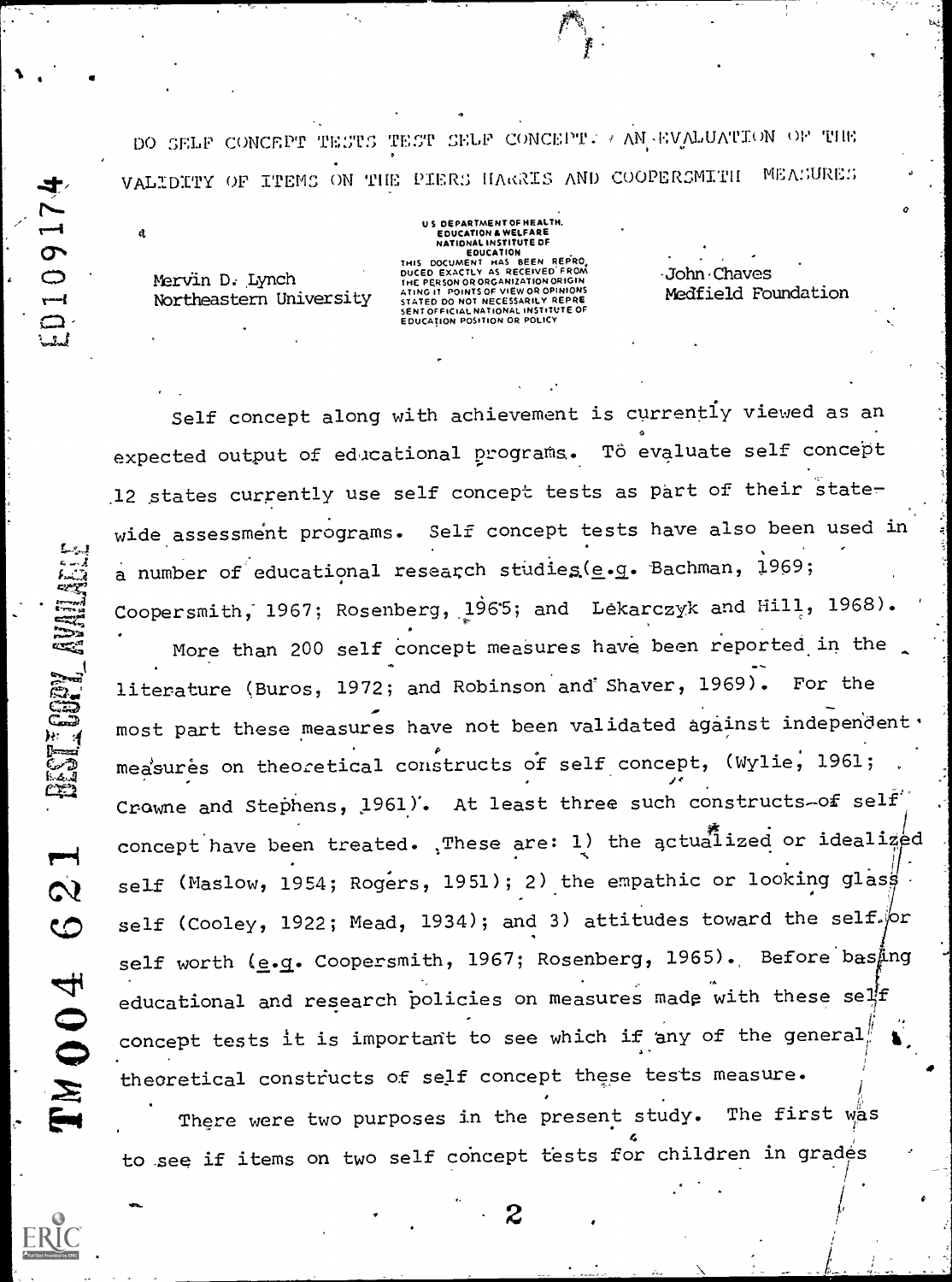4-6, the Piers Harris (PH) self concept and the Coopersmith Self Esteem (C:)E) tests had construct validity. Assessments on these two sests and independent measures of three theoretical constructs, the idealized solf, the empathic self and self worth were obtained from a sampling of children in grades 4-6. These were subjected to  $f$ actor analysis to see which items, if any, were correlated with these three construct criteria. The second purpose was to see if items selected on the basis of the factor analysis results would have predictive yalidity. Multiple regression analysis were made with selected items against the three criteria and these estimations were used to provide evidence on predictive validity for items selected from the two tests.

#### Background

One of the earliest views of self concept was that the self is a discrimination between concepts of me or not me. Wylie C1961) in reviewing the self concept literature defined self concept as the individual who is known to himself. Three major constructs of self concept have been presented in the literature: 1) the idealized self (Rogers, 1951; Maslow, 1954); 2) the empathic self (Cooley, 1922; Mead, 1934); and 3) self worth (e.g. Coopersmith, 1967; Rosenberg, 1965). Two terms, self esteem and self concept have beenused some- , what interchangeably in the literature. In this paper we will refer to self esteem as the self worth aspect of self concept.

Some writers have proposed a'tendency to self actualize or to idealize the self which represents one construct of self concept.  $\cdot$ Rogers (1951) stat6d that the self is "an organized configuration of self perceptions" about an actualized or idealized self "of which the individual is aware." Maslow (1954) proposed that an individual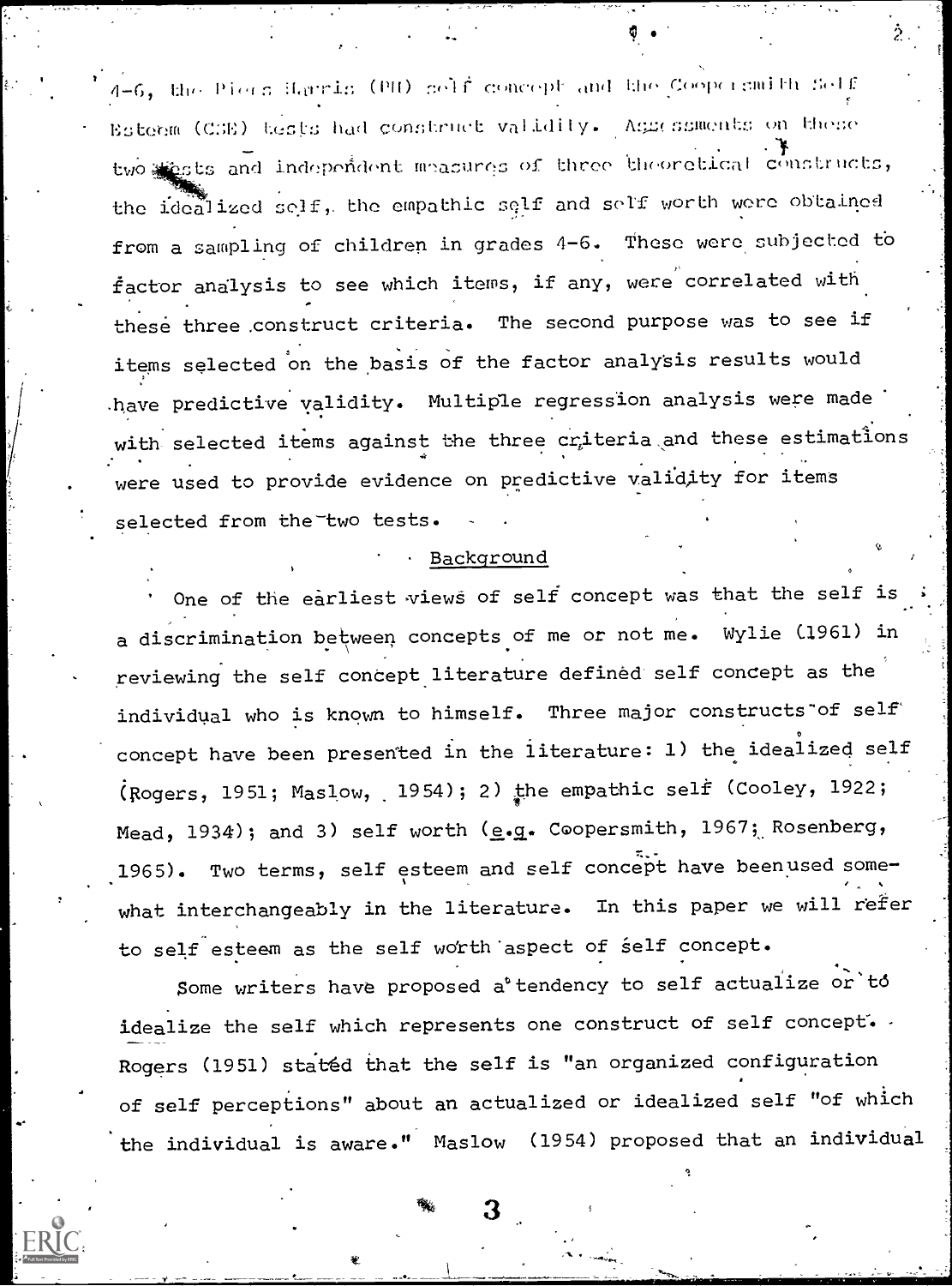organized his noods in a heirarchy on  $\mathbb{R}^n_\mathbf{q}$ e basis of greater or  $\qquad$  . lesser priority for the purpose of satisfying his idealized or actualized self image.

 $3$   $\frac{1}{2}$ 

Other writers have proposed a human interaction concept, the  $\blacksquare$ looking glass or empathic self which provides a second construct of self concept. Cooley (1922) proposed that the self concept is a "looking glass self," a group of ideas drawn from social intercourse about how another individual views that person such that the mind cherishes it as its own." Mead (1934) described this looking glass self as!"a generalized other in which the unity of the self is achieved."

 $\frac{1}{2}$ 

A third construct of self concept which has emerged in the measurement literature is that self concept is an individual's self evaluation. Coopersmith (1967) developed a measure of self esteem' for children in grades 4-6 which was based on the notion that self concept was an evaluative attitude towards ones self as an object. According to Coopersmith, the child acquires through self evaluation a general estimate of his self worth which holds true for years. Robsenberg (1965) described self concept as the feeling of self worth in which positive or negative attitudes toward the self are involved. According to Rosenberg, the individual may consider himself-superior to others or respect himself for what he is. as worthwhile.

While these three constructs have existed in the literature, for some time, measurement efforts with the possible exceptions of Rogers and Dymond (1954), Coopersmith (1967), and Rosenberg (1965), have seemingly paid little attention to their existence. For the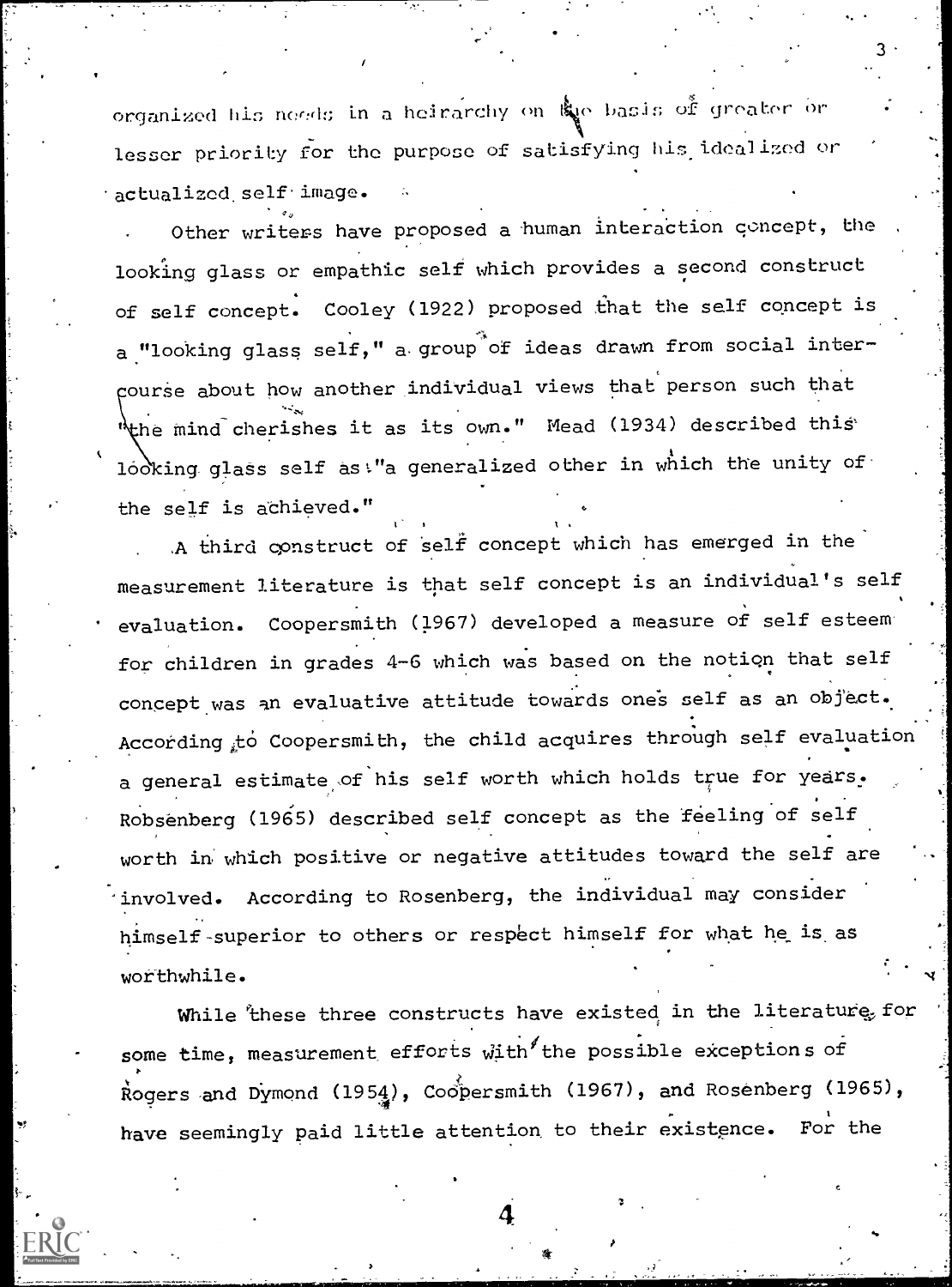most part, these measures including those we have mentioned have not been subjected to substantive construct or predictive validation but have been widely applied to gather data on individual self concept.

One measure of self concept in children is the Piers Harris (PH) self concept; test (Piers and Harris, 1964). The PH test is an 80 item scale comprised of items selected from an item pool based on Jersild's categories of statements children make about what they 4k . like or dislike about themselves. .Piers and Harris obtained ratings.  $\frac{1}{2}$ on a-two.point scale, with like me or unlike me for response choices, from 457, 6th graders. These ratings were subjected to principal components factor analysis, a questionable procedure given the dichotomous scale and the use of Pearson correlation coefficients, and 10 factors, 6 identifiable, were extracted. The six identifiable factors and their designative items leave one with the uncomfortable feeling that these items have little to do with the three general constructs of self concept, the idealized self, empathic self, and self worth. These factors were: general and academic status, behavior, anxiety, popularity, physical appearance, and happiness and satisfaction.

Piers and Harris (1964) reported a somewhat quasi effort to validate their scale in which they showed that a small sampling of institutionalized retardates scored lower on their self concept test than did a non institutionalized sample of public school children. Such Ingtitutionalized samples as these retarded children as opposed to non institutionalized groups of children will likely differ on

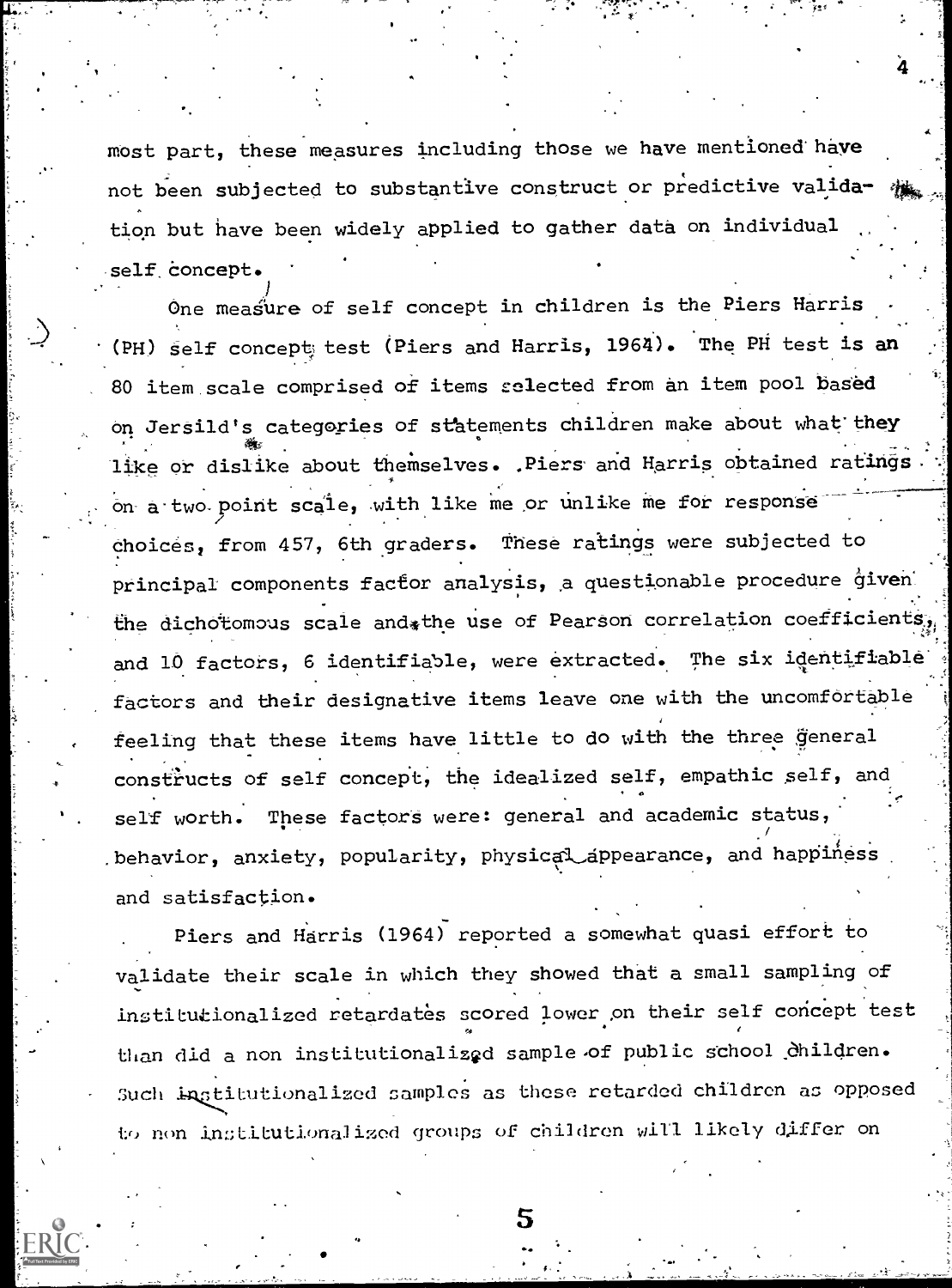almost any attribute one selects to measure and hence, this study shows little about the validity of the PH\test. Parenthetically, one might question whether the retarded sample of children fully understood what the task they were asked to do was, and Piers and Harris. provide no evidence on this matter, even through it seems critical to their use of this group for purposes of a validity test.

A second measure of self concept in children is the Coopersmith Self Esteem (CSE) test (Coopersmith, 1967). The CSE is a 50 item s ale with an additional 8 lie scale items. Coopersmith provided substantial evidence that his measure discriminated in expected ways between individuals who were quiet or outspoken, sensitive or insensitive, self conscious or not self conscious and creative or non creative. He also provided evidence that his' measure discriminated between social Classes, religious groupings and parents of differing characteristics. While such evidence is indicative of face validity, other attributes such as anomie, behavioral maladjustment and leadership may account\*equally as well as self concept for the discriminations found.

Coopersmith did not subject his items to factor analysis but Richmond and Wnite (1971) did. 'They fobtained responses on the dichotomous scale used by Coopersmith, like me vs. unlike me, from 204 children in grades 5 and 6. This factor analysis like that on the PH scale was questionable due to the use of Pearson correlations with dichotomous response data. Five factors, one of which was a lie scale factor, were extracted which did not seem indicative of any of the three general theoretical constructs, of self concept. The four non lie scale factors were: parental approval, rejection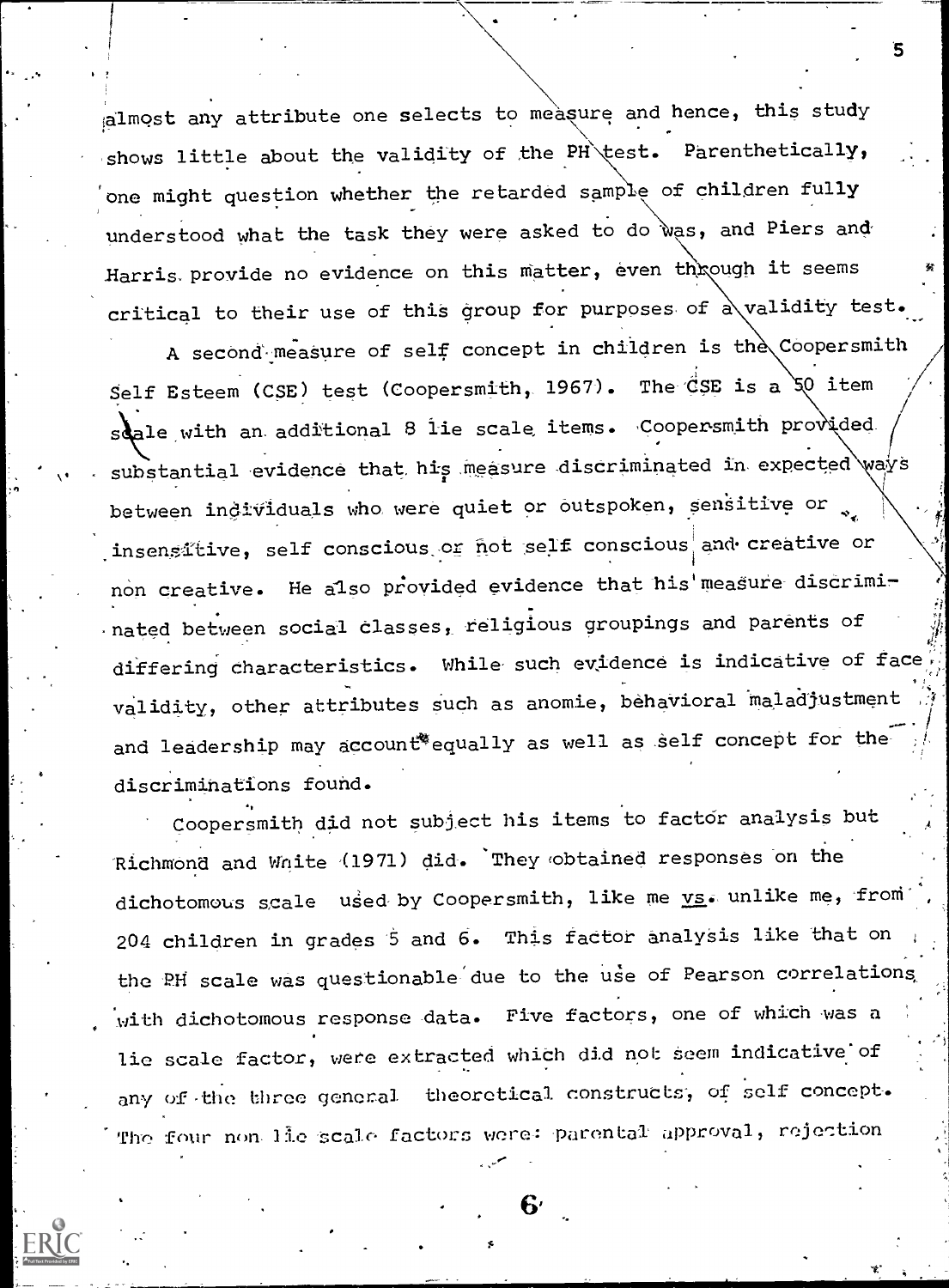by authority, self rejection, and social and self acceptance. Subsequently, the present author subjected responses on the Coopersmith items from 300, 6th graders to a factor analysis using. joint probabilities as input rather than correlations. Only one factor was found, a generalized self worth factor. Thus, there is some disagreement on what the CSE does measure and substantial question on its construct validity.

41.

N,

Richmond and White (1931) also gathered responses from their sample of 204 children on a 12 item semantic differential. Using cannonical correlation the authors apparently hoped to validate the CSE factors against semantic differential factors on self concept ratings. The semantic differential items were not particularly well chosen, some items were not rateable in terms of degree, others were not 'true opposites, and some likely resulted in physical rather than affective judgments. Richmond and White isolated three semantic differential factors, evaluation, potency and activity and attempted to predict these from the five CSE factors with cannonical correlation. The results of this analysis showed that the CSE factors correlated more highly with the semantic differential activity factor than with the other factors. This was a surprising finding since the CSE was designed to measure individual self evaluations, and also in the light of the author's own findings of a general self worth factor. This result may be explained in part by the fact that the lie scale factor explained almost as much of the variance in the semantic differential factors as did the other four factors. Given the poor selection of semantic differential items, randomied responding than of meaningful responses. that the semantic differential ratings were more indicative of and the predictive efficacy of the lie scale factor, it is likely

7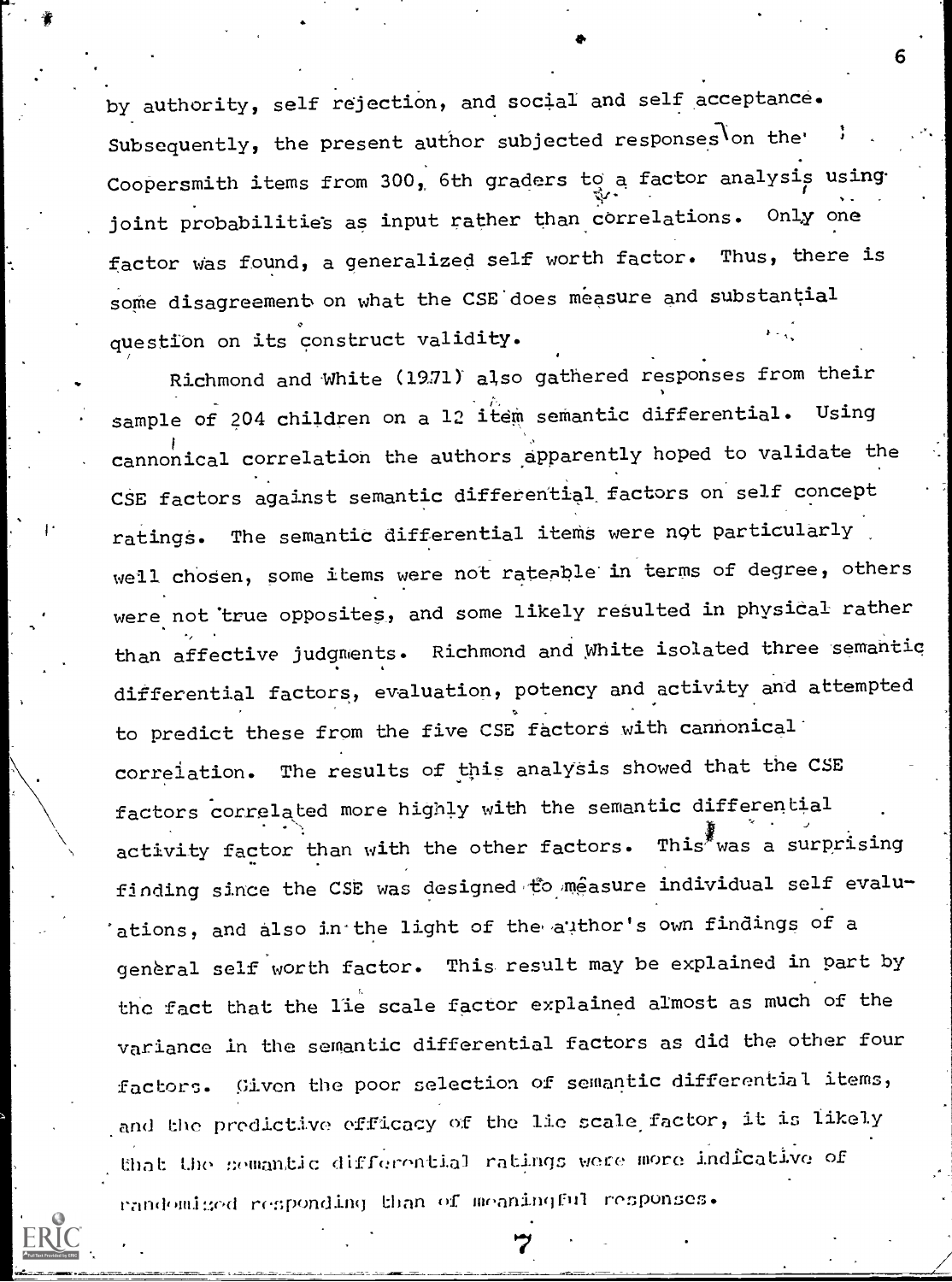The important point of the Richmond and White study is not so much their failure to properly use the semantic differential, as it was that they had a good idea in using the semantic differential as a. criterion measure. About the same time as Richmond, and White were carrying out their study, Lynch, Cochrane and Schacter (1972) were completing work on a Children's form of the Semantic Differential, in which items were selected which children use in giving connotative judgments. In a second paper on the D statistic, Lynch (1972) showed how the children's semantic differential may be applied with the use of the D statistic to obtain measures of the idealized and empathic. self, and how the sum score on items belonging to the evaluative. dimension of meaning will provide a measure of attitudes toward the ,self or self worth. Thus, the children's semantic differential provided a methodological means of obtaining independent measures on the three theoretical constructs of self concept presented in the literature. The present study was made to determine the relationships if any between items on the PH and CSE tests and semantic differential measures on the three constructs of self concept.

7

## Methods and Procedures

The testing materials in this study included 50 items from the CSE and 80 items from the PH self concept measures. Eight lie scale items from. the CSE were not included in this besting. For purposes of the present study ratings were obtained on a five" point rather than a two point scale as that used by Coopersmith and Piers and Harris. It seemed that children would not have a ceiling effect with the five point scale and the results would bé more amenable to. parametric correlation and factor analytic procedure;. The response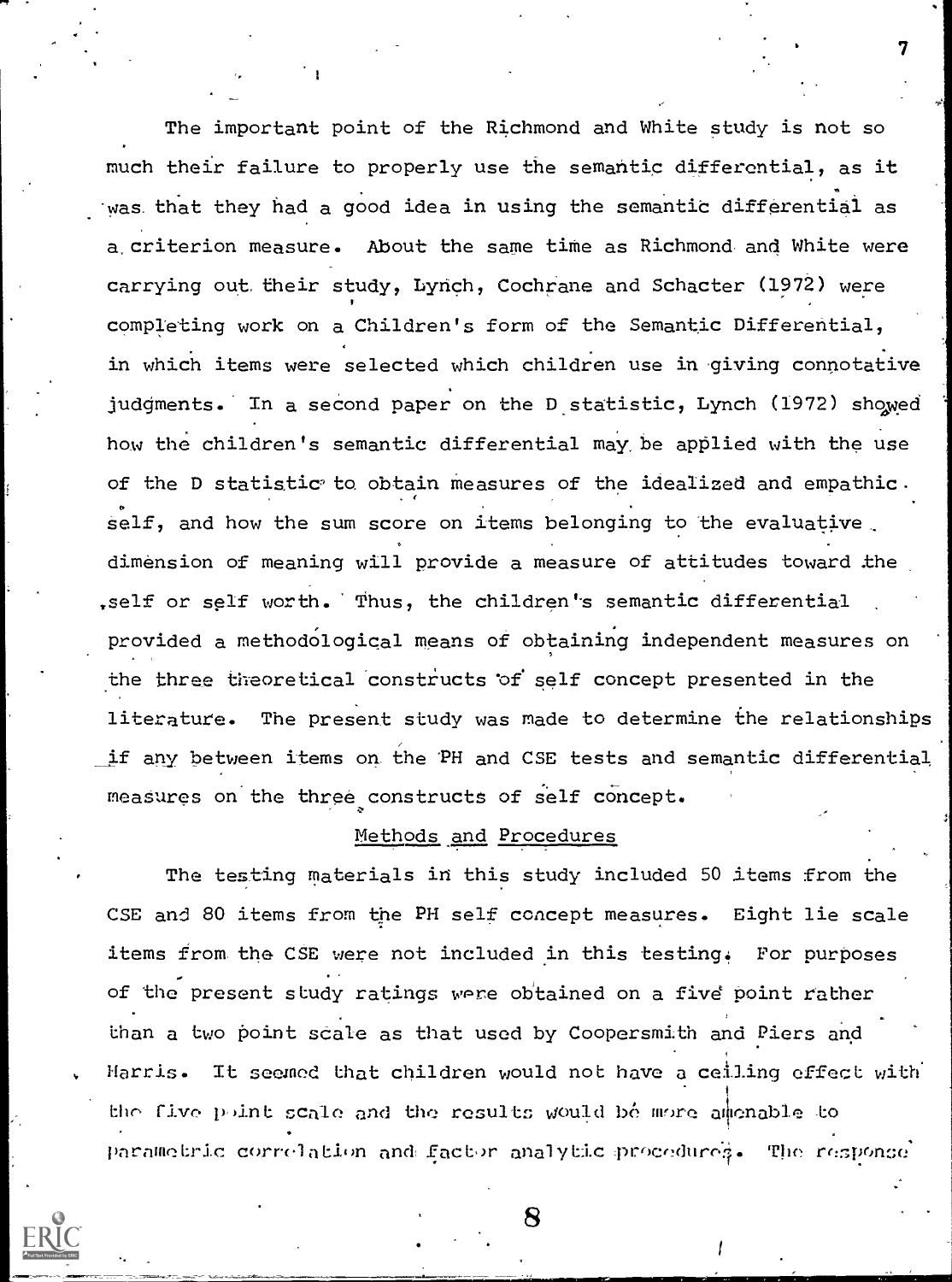choices were very true of me, only a bit true f me, inbetween, only a bit false of me, very false of me.

Ratings were also obtained on 18 items of the Children's Semantic Differential (Lynch, Cochrane and Schachter, 1972), on a five point scale. Ratings were obtained on three concepts. These were: 1) "How I feel about myself"; 2) "How I would like to be"; 3) "How other childien feel about me." Ratings obtained on the concept "How I feel about myself" were subjected to a Principal Components factor analysis with Varimax Rotation and six items comprising the evaluative factor were summed to form a measure of self worth. The D statistic (Mahalanobis, 1936 and Lynch, 1972) was used to compute two of the construct measures. The D between "How I feel about myself" and "How I would like to be" provided the criterion for the idealized self. The D between "How I feel, about myself" and "How other children feel about me" provided the criterion. for the empathic self.

Ratings on all measures were obtained from 381 children selected as a quota sampling from 9 urban and suburban Boston schools in grades 4-6. They were distributed by grade and sex as follows: 160 in grade 4, 115 in grade 5, and 106 ,in grade 6; 190 males and 191 females. An estimate was made on socio-economic-status (SES) from individually reported occupations of the major family income producer, and the frequencies for SES levels were: 103 upper, 233 middle, and 45 lower SES children.

Testin§-was administered in 'classroom settings on a group basis, with testing time ranging from 20 to 50 minutes for each child. Five children did not complete their testing and their data was not included

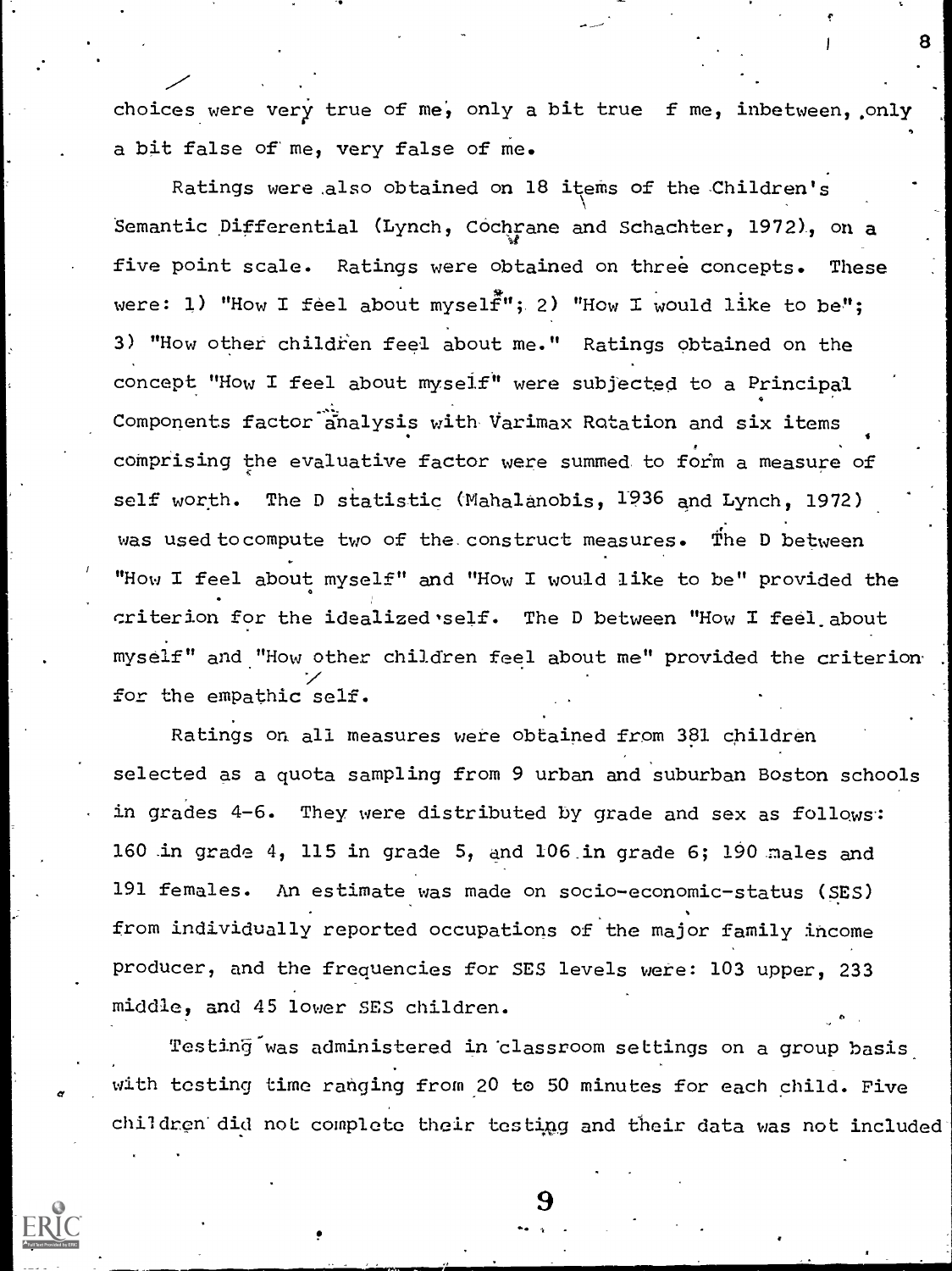in this analysis. Testing was administered by 30 graduate students in a research design course at Northeastern University.

Ratings on all measures were scored 1-5 with scorings reversed for items worded in a negative manner. Ratings on the semantic differential' were subjected to a preliminary analysis yielding the two  $D$  statistic and self worth measures for each subject. The ratings on the 50 CSE and 80 PH items were subjected to separate factor analyses using the Principal Components factor analysis and Varimax Rotation. .The three criteria were included in each factor analysis. The factor analyses were made for two reasons: 1) to see which items of the PH and CSE tests will load substantially with the three criteria, thus providing some evidence on the construct validity of these two measures; 2) to select items from the 130 total items on the CSE and PH measures for multiple regression analysis. By means of regression analyses we hoped to obtain an indication of the predictive validity of selected items from these. measures.

# Results and Discussion

Six identifiable factors were isolated in each of the two factor analysis. The items designative of each factor, these with factor loadings greater than .40, and their factor loadings on the factors designated are shown for the PH test in Table 1 and the CSE in Table 2.

The factor analysis of the Piers Harris items and the three criteria yielded six identifiable factors. These were labeled: anxiety, leadership, discipline, general self concept, social self acceptance and phyiscal appearance. Aside from the general self concept factor, these factors and their designative items were



1.0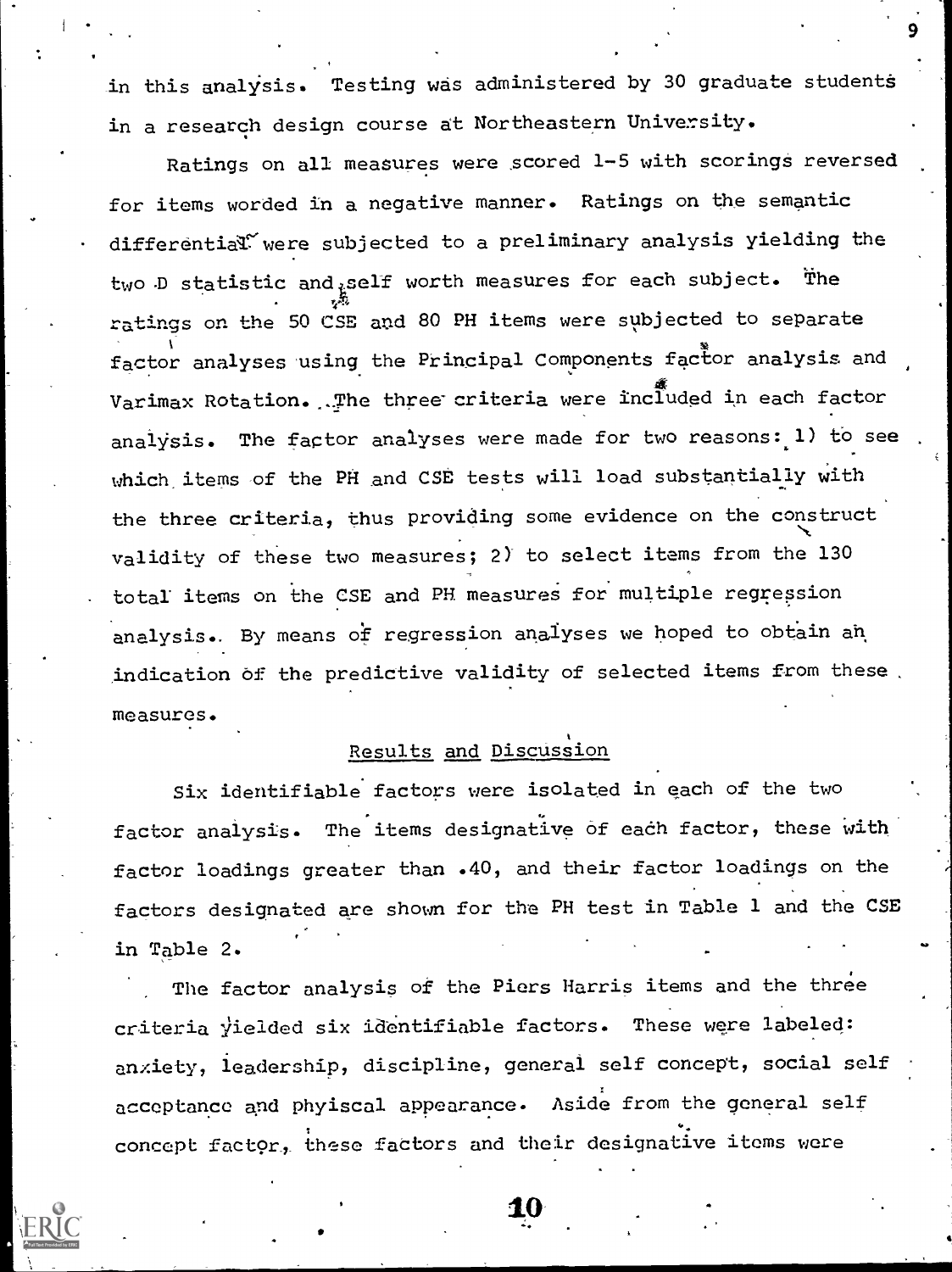essentially similar to those found,by Pier and Harris (1964), lending support to the credence of the Piers and Harris study, but not to the construct validity of their test.

--Table 1 About Here--

The factor analysis of the Coopersmith Self Esteem items and the three criteria yielded six identifiable-factors. These were labeled: parental acceptance, stability, social self acceptance, meaningfulness, personal dissatisfcation and general self concept. These factors differed considerably from the factors isolated by Richmond and White (1971) and the single self worth factior found by this author. The items designative of factors in those two studies were split, amongst different factors in the present study. This difference between present and previous research may be attributed in part to the use of a five point scale in the present study as compared to the use of a two point scale'in prior research.' The five point scale may have resulted in a more differentiated set of factors. As was the case for the factors isolated for the PH scale, aside from the general self concept factor, these factors do not provide evidence. on the construct validity of the CSE test.

--Table 2 About Here--

In both factor analyses, the three criteria loaded on one single factor, that which was labeled general self concept. Of the 130 PH and CSE items studied, only one, showed a factor loading greater than .40 on the general self concept factor, and this is certainly no more than one should expect by chance. The remaining factors, with the possible exception of the social self acceptance factor seem total and the second control of the second control of the second control of the second control of the second control of the second control of the second control of the second control of the second control of the second con 'tangential at best to self. concept. That is, they seem to represent

11

t the contract of  $\mathbf{10}$ ;  $\mathbf{10}$ ;  $\mathbf{10}$ ;  $\mathbf{11}$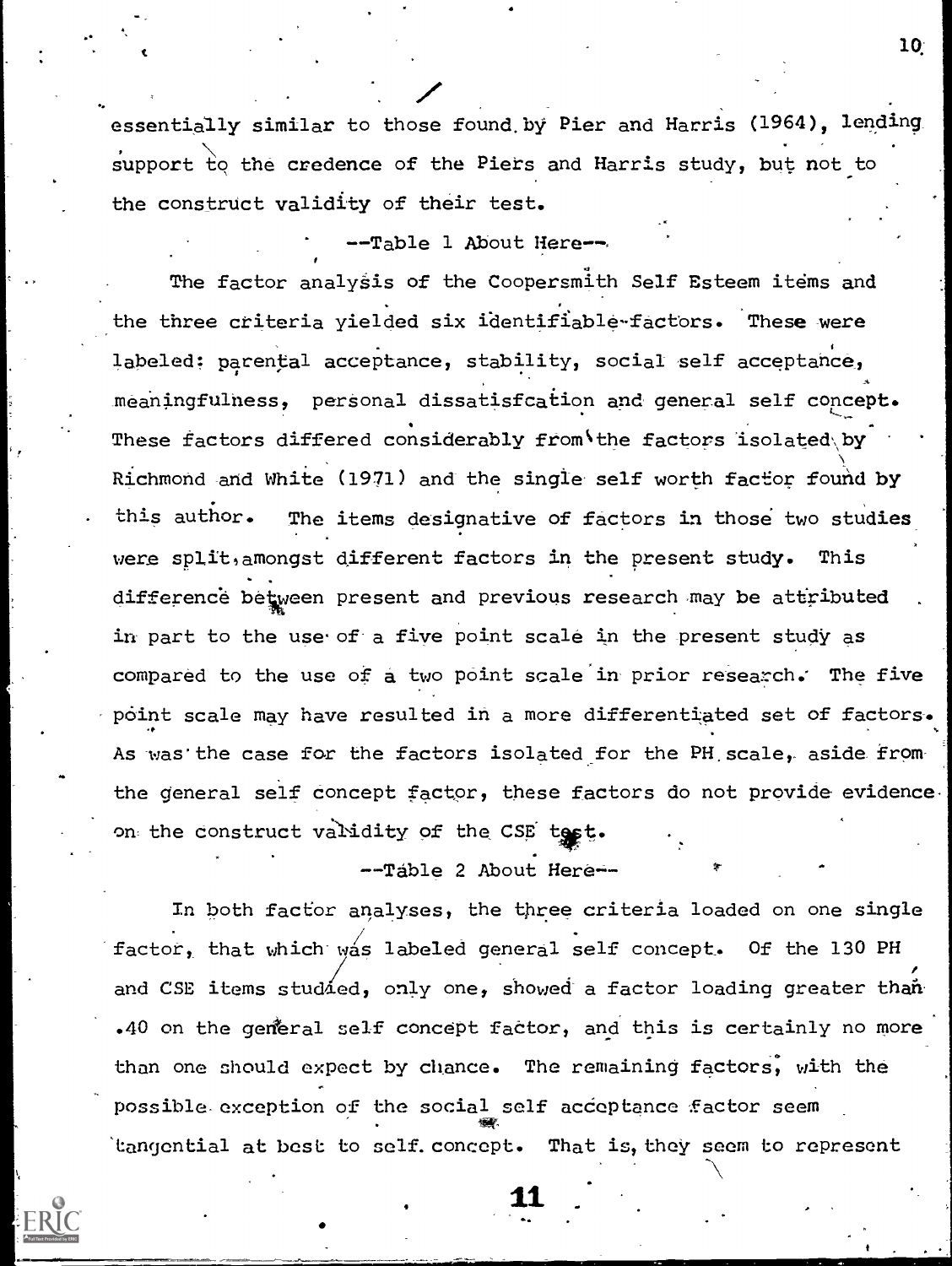more the consequences than the constructs of self concept. Many of the test items on the CSE and PH tests seem somewhat reminiscent of items one might expect to find on anomie, levels of aspiration, leadership and behaviorad maladjustment.scales and the inclusion of such items may be attributable to the test-constructors familiarity with such scales. Inasmuch as only one of the CSE and PH items loads greater than .40 with the criteria and since the other factors look more like consequences than constructs of self concept, the findings of this'study raise substantial doubt about the validity of the PH and CSE tests as measures of self concept. Whatever these 'scales are measuring, it is certainly not in the mainstream of what is.considered to be self concept.

 $11$ 

Thirty-seven items from the CSE and PH measures were selected' for 'purposes of predictive Validational study with multiple regression. These 37 items included items which showed factor. loadings of .20 or greater with, the general self concept and those with correlations with the construct measures of  $r = .20$  or above. Separate multiple regressions were made against each criterion with the 37 items. After the first set of regression analyses, those a items with beta weighting whose t test Values were less than 1 were dropped, and those items with beta weightings, whose t test values were . greater than one on each criteria were retained for subsequent analysis. By means 'of this procedure 74-items were selected for regression on the measure of the empathic self, 7 for regression on . . the measure of idealized self and  $11$   $a<sub>1</sub><sup>2</sup>$  or regression on the measure of  $\frac{1}{4}$ . self worth. Five of these items were used in more than one regiession analysis. Separate regression analyses were made using this selection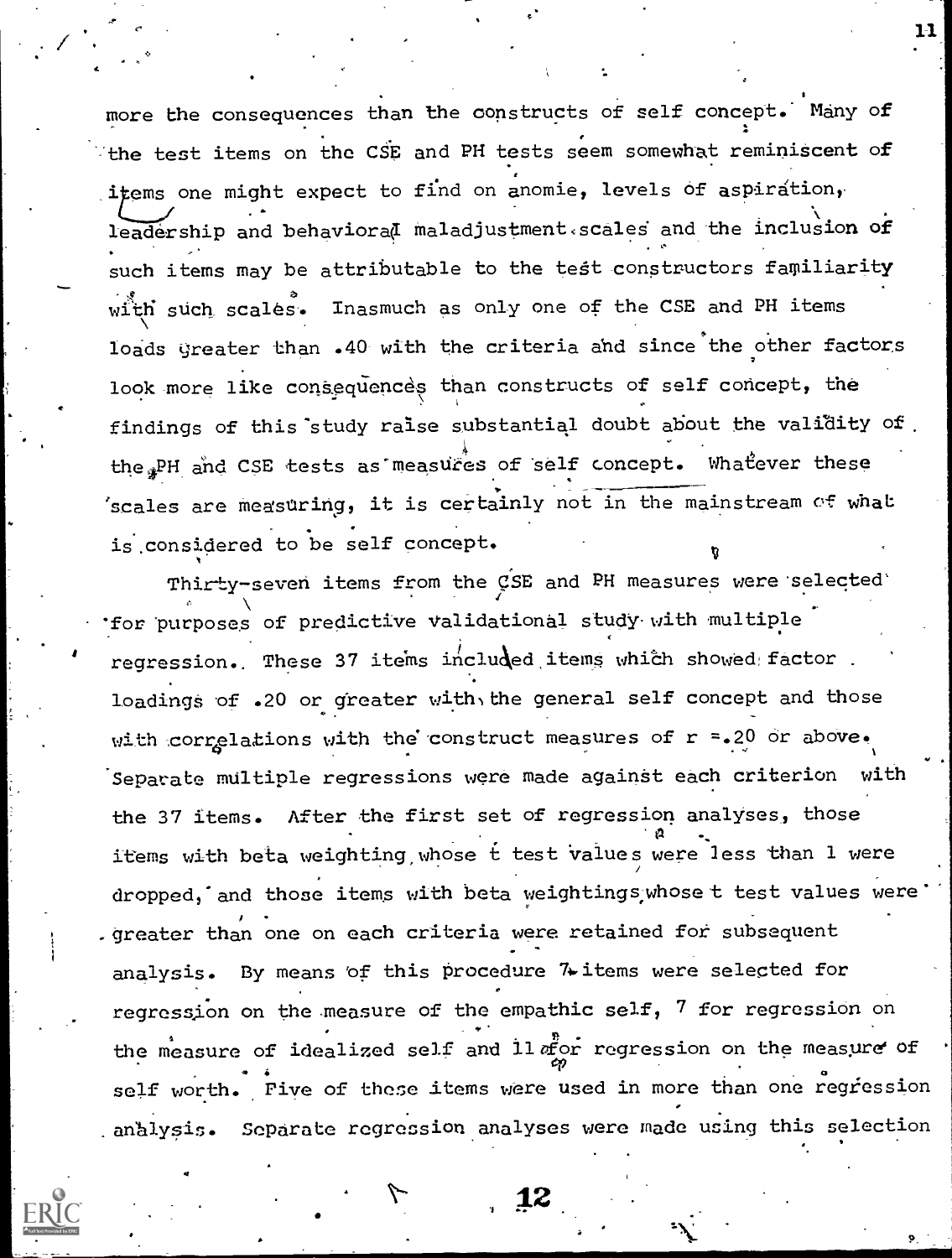of items on the three criteria. Table 3 shows the results of these analyses.

-Table 3 About Here--

Seven predictor items showed a multiple correlation  $R = -54$ with the idealized self measure, accounting for 25 percent of the construct measure variance. Seven predictor items showed a multiple correlation  $R = .49$  with the measure of the empathic self accounting for 24 percent of the construct measure variance. Eleven predictor items showed a multiple correlation R. = . 60 with the measure of self worth accounting for 36 percent of the construct measure variance.

The items used in the final regression analysis represent a best set of predictor items in terms of the selection made in the factor analysis and the first multiple regression analyses. Given the relatively small explanation of variance with the large number of predictors, there seems to be little support for the predictive validity of these items. For instance, it took as many as 11 items to account for a low percentage, 36 percent, of the variance in self worth, and 7 items each to explain 25 percent and 24 percent of the variance in idealized and empathic self. If these tests are measuring self concept at all, it would seem that at least some of the best items would be better predictors of one or more of the theoretical constructs of self concept.

In addition, the items which were the best predictors of the three constructs in some instances were ambigouous in their content description of the constructs. Items indicative of physical appearance, succe and having many friends were the best estimators  $\cdot$  of the idealized self, but it is unclear why they should be from the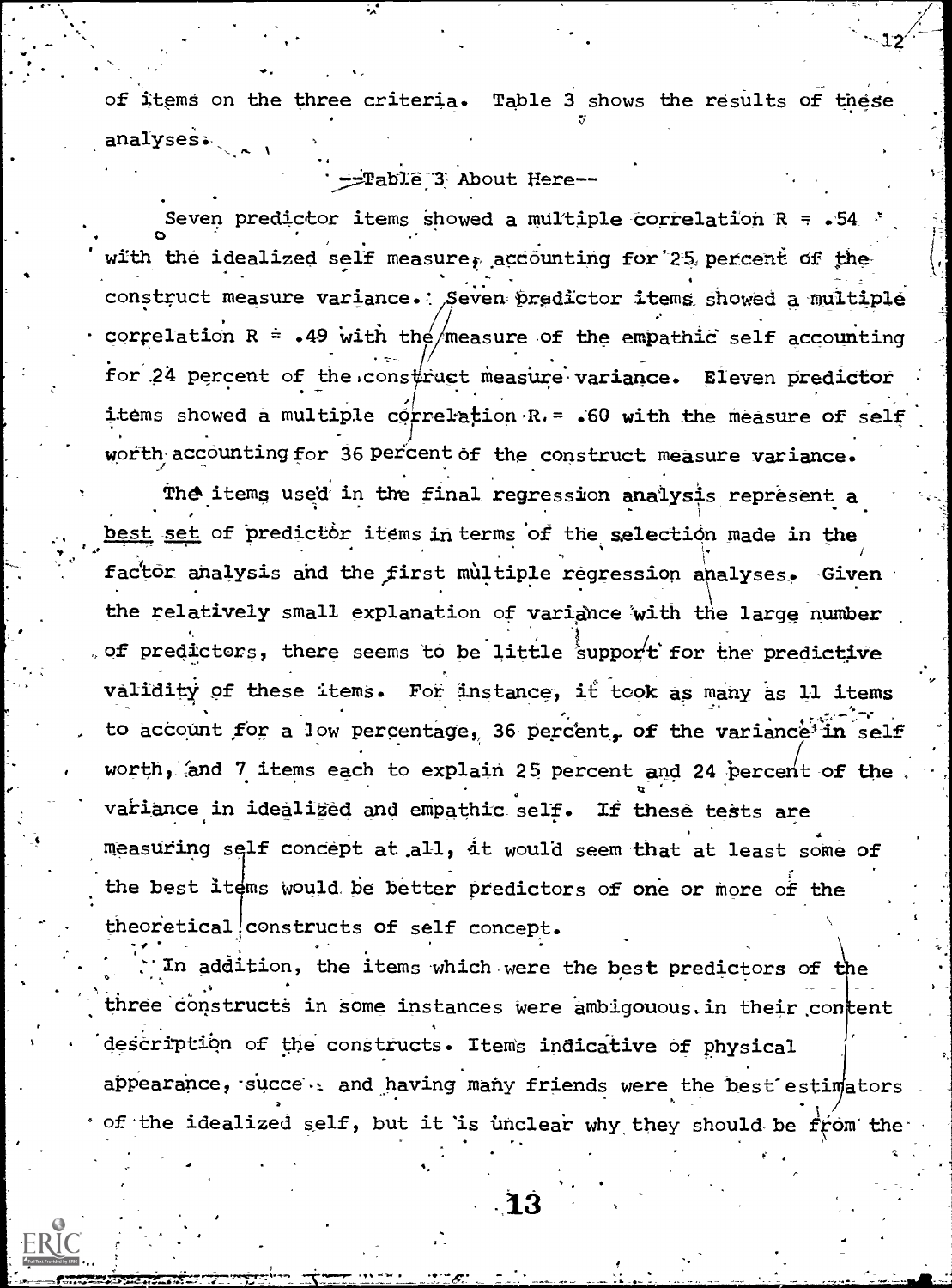items themselves. Items which indicated that family and friends liked the child fall in the realm of empathy, but an item such as not thinking bad thoughts which is a good predictor of empathy seems clearly not fitting on this construct.

The set of items isolated in the regression analysis seem to the contract of the provide a good starting point for the development of a better self  $\qquad$ concept scale, one in which we know what the items measure and that the items measure general constructs of self concept. The items resulting in the final regression analysis need to be rewritten and redefined to sharpen their definitions of each Of the constructs in a way that will show clearly from the items why they are predictors of one of these three theoretical constructs.

# Conclusions and Implications

The results of the factor analyses and multiple regression analyses in the present study raise substantial doubt about both the construct and predictive validity of the PH and CSE measures of self concept. Only one out of the 130 items on these two test loaded substantially with the construct measures. Further the best set of item predictors accounted for a relatively small proportion of the variance in the construct measures. Thus, this evidence provides substantial support for critiques of these measures made by Wylie  $(1961)$  and by Crowne and Stephens (1961).

We were somewhat worried that children in the present study  $\Box$ may have become fatigued in the lengthy task, in that there were 184 items: in all to'complete. However, we discussed this with the . children, who said they enjoyed completing the tests and that it was a good break from their usual classroom experience.

,14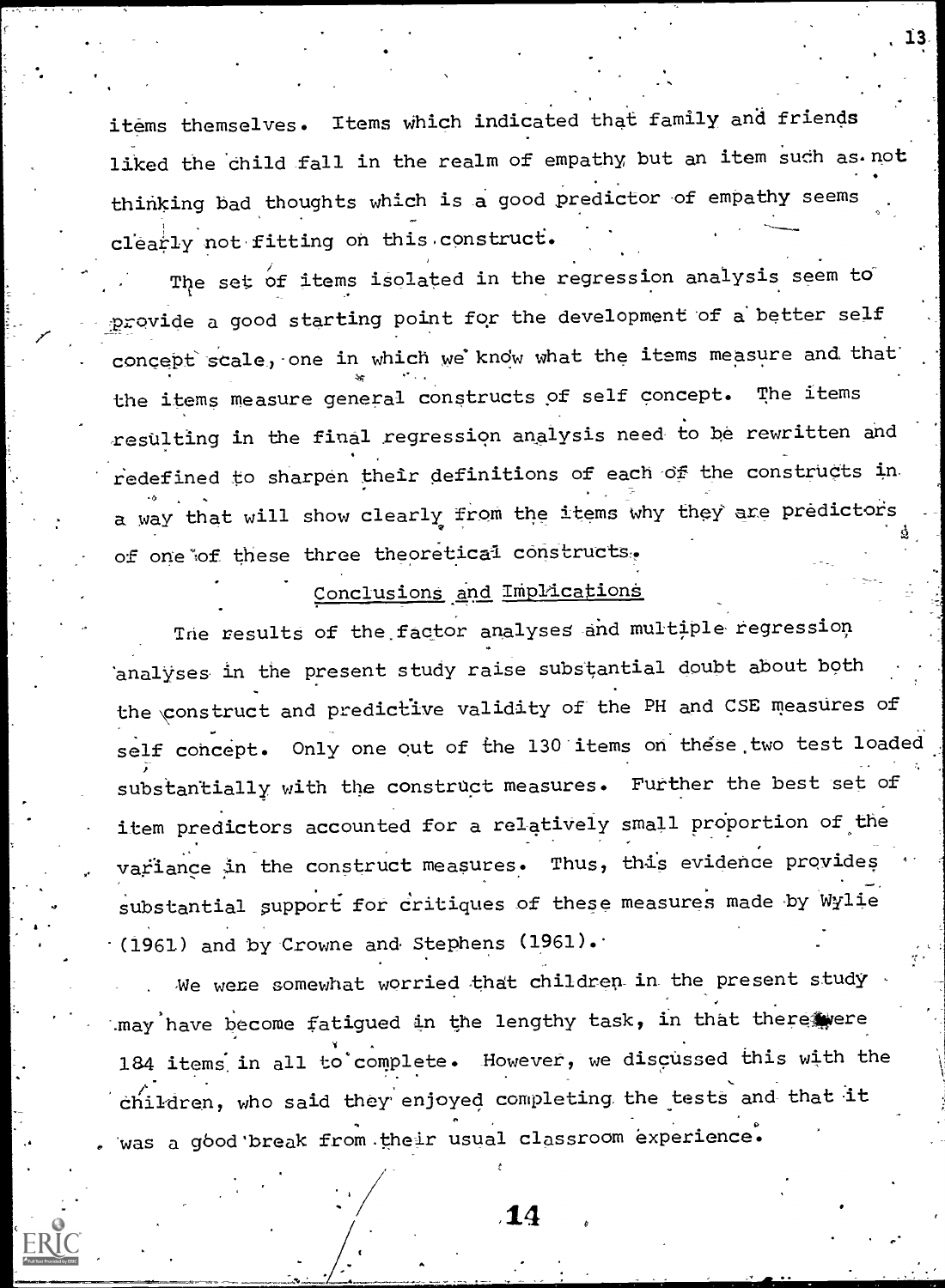The results of the regression analyses provides' a useful starting point for the development of a self concept test which.will have construct validity. We have just completed an exploratory study in which we have attempted to sharpen these items and relate them directly to the three general self concept constructs in a language that children use. We obtained ratings from 150 children in grades 1-6 on 40 new items and the 20 used in the final-regression analysis shown in Table 3. A factor analysis on these new items yielded three factors, one for each of the criteria, and items designative of each factor. Subsequent regression analyses made against the the set three criteria showed multiple correlations of  $R = .63$  with 8 items, on the idealized self, R.= .82 with 8 items on self worth and R  $\le$  53. with 8 items on the empathic self. These results are promising in )<br>they show a dramatic imp that they show a dramatic improvement on predictions from the study  $\begin{bmatrix} \cdot & \cdot & \cdot \end{bmatrix}$ ,reported in this paper.

One may question the fact that the three criteria clustered together on one factor in each of the two factor analyses An the' present study. However, the results of the more recently completed study show that-given a sufficiently well defined set of items, the three criteria will emerge on separate factors, with items designative of each. In the present study, there were likely so few items which correlated sufficiently high with these three criteria that the criteria were independent in large part of the PH and CSE items. In effect the items correlated more highly with each other than with, the criteria, and this is not a satisfactory state of affairs for a measure's validity. Until better self concept measures are developed; both rosearche-rs and polidy makers will do moll to- avoid making policy; docisions on .at least tho two self concept,moasuros mo have studied as well as perhaps other available self concept measures,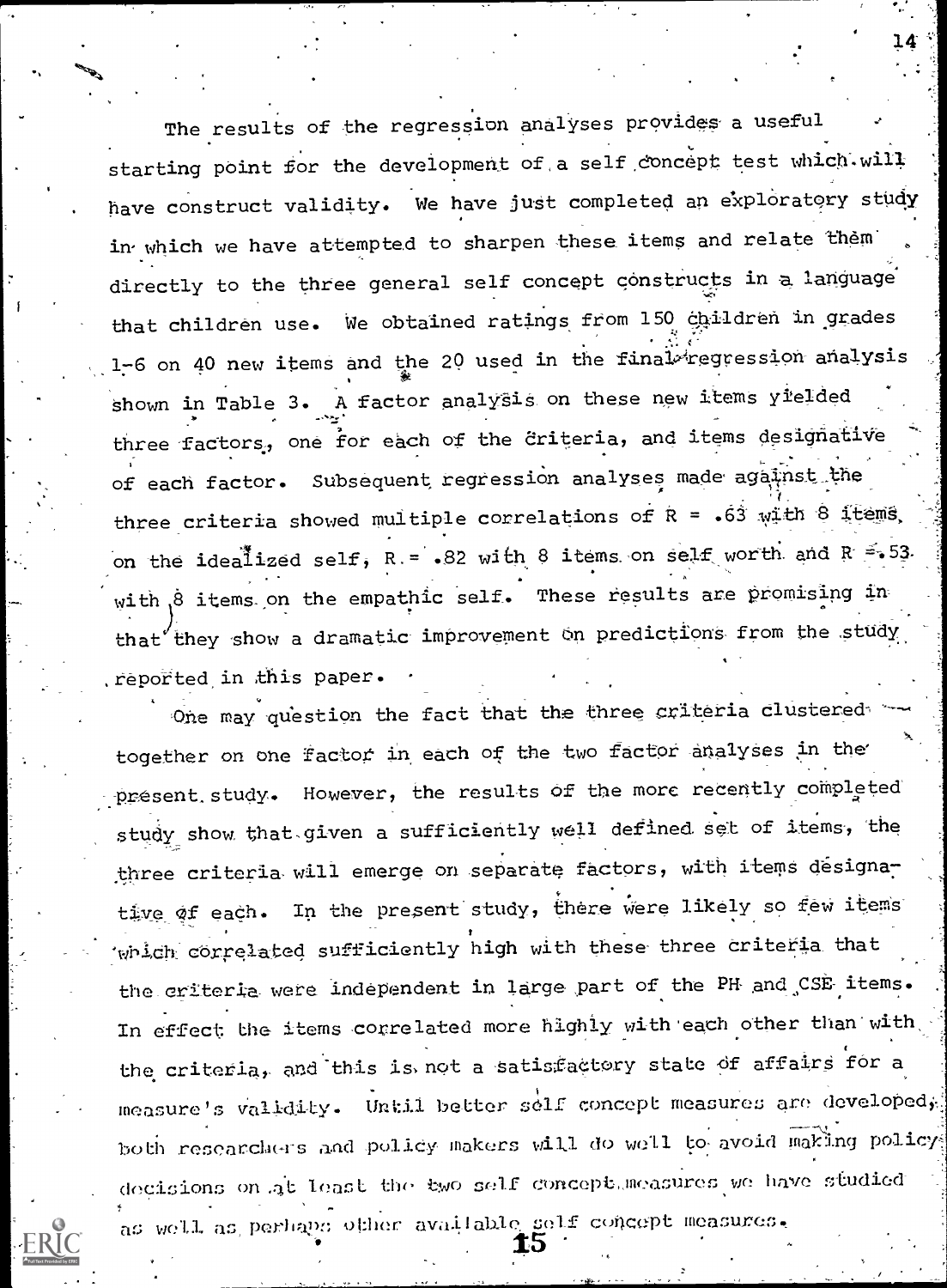## References.

Bachman, J. G. Youth in Transition, Volumnes I and II. Ann Arbor, Mich.: Institute for Social Research, U. of Michigan, 1969 and 1970.

Buros, O.K. Mental Measurements Yearbooks, New Brunswick, N.J.<br>Rutgers Univ. Press and Highland Park, N.J. Gryphen Press: 1938, 1941, 1949, 1953, 7959, 1965, and 1972.

Cooley, C.H. Human Nature and the Social Order.  $N_{\bullet}Y_{\bullet}$ : Charles Scribner's and Sons, 1922.

Coopersmith, S. The Antecedents of Self Esteem. San Francisco: W.H. Freeman, 1967.

Crowne, D.D. and M. W. Stephens. "Self-Acceptance and Self-<br>Evaluative Behavior: A Critique of Methodology." Esychological Bulletin, 1961, 58: pp 104-121.

Lekarczyk, D. J. and K. T. Hill. "Self Ésteem, Test Anxiety, Stress.<br>and Verbal Learning." Developmental Psychology, 1968, 1:2 pp 147-154.

Lynch, M. D. - "The D Statistic as a Multi-Dimensional Measure of Meaning," at the Convention of the American Association for Research in Education, Chicago, Ill., April 1972.

Lynch, M.D., J. Schachter and T. Cochrane. "Developement-and Validation of a set of Semantic Differential Scales for Measuring Affective Reactions of Elementary Grade Level Children," at the American Association for Research in Education, Chicago, Ill., April 1972.

Mahalanobis, P.A. "On the Generalized Distance in Statistics." Proceedings National Institute for Science Industry, 1936, 12: pp 49-55.

Maslow, A. Motivation and Personality, N.Y.: Harper and Row, 1954.

Mead, G. Mind, Self, and Society. Chicago, Ill: U. of Chicago Press,  $1934.$ 

I ers, E.V. and D. B. Harris, "Age and Other Correlates of Self Concept in Children," J. of Educational Psychology, 1964, 35:2 pp 91-95.

Richmond, B.O. and W. F. White. "Sociometric Predictors of the Self Concept Among Fifth and Sixth Grade Children," J. of Educational Research, 1971, 64:9 pp 425-429.

Robinson, J.P. and P.R. Shaver. Measures of Psychological Attitudes.<br>Ann Arbor, Mich.: Survey Research Center, Inst. for Social Research, Univ. of Michigan, 1969.

16

Rogers, C. Client Centered Therapy

Boston: Houghton Milflin, 1951.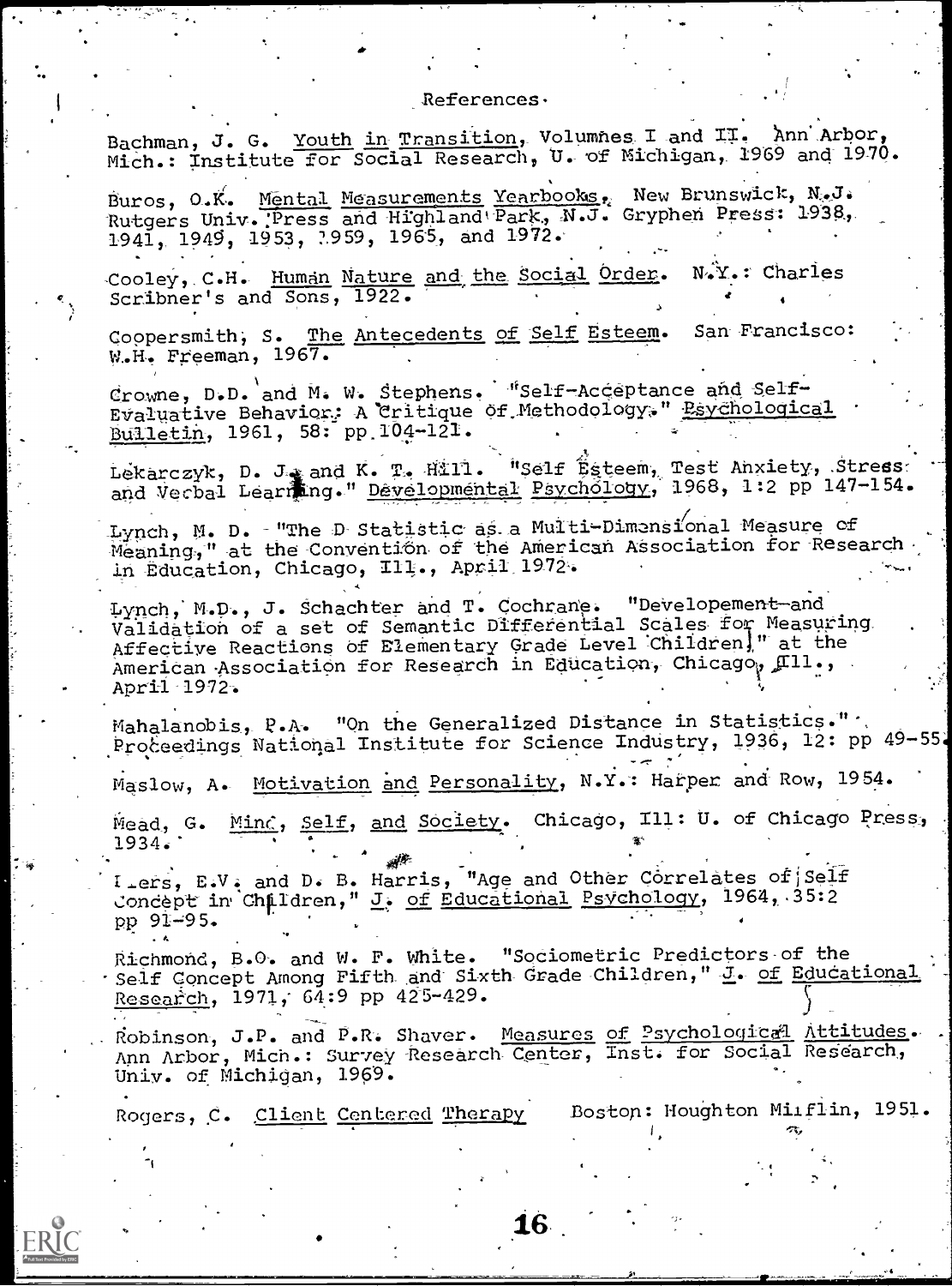Rogers, C. and R. Dymond. <u>Psychotherapy and Personality Change</u>. Chicago: Univ. of Chicago-Press, 1954. . . .

Rosenberg, M. Society and the Adolescent Self Image. Princeton, N. J.: Princeton Univ. Press, 1965.

Wylie, R.C.. The Self Concept. Lincoln: Univ. of Nebraska Press, 1961.

 $\mathcal{L}$ 

ERIC

17

O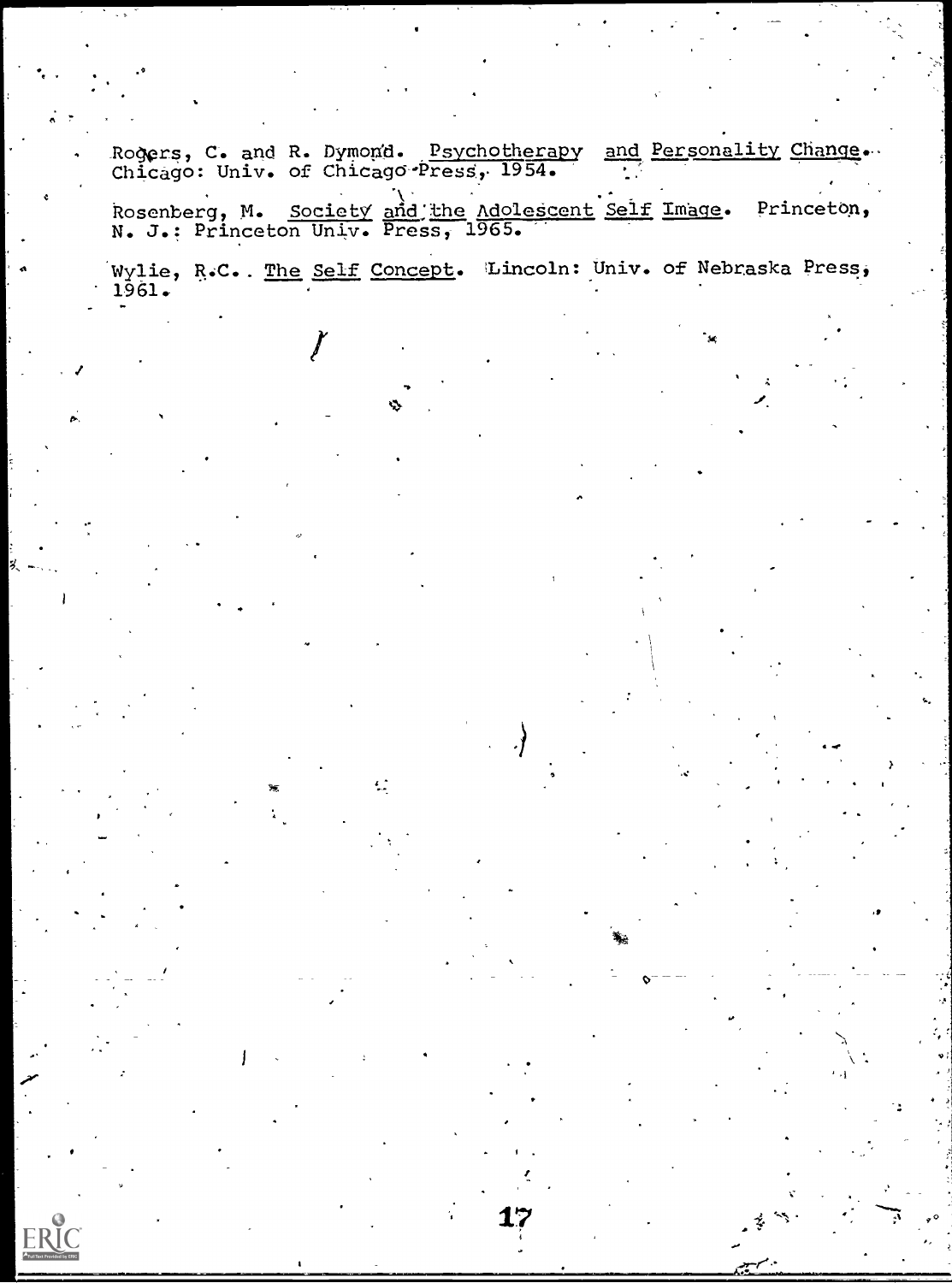Table 1

 $\mathfrak{S}$ 

# FACTOR ANALYSIS OF PIERS HARRIS ITEMS AND THREE CRITERIA

| <u> Factor</u> I, <u>Anxiety</u>                                                                                                                                                    |                                                   |
|-------------------------------------------------------------------------------------------------------------------------------------------------------------------------------------|---------------------------------------------------|
| I get nervous when the seacher calls on me<br>I am nervous<br>I get worried when we have tests in school<br>I worry a lot<br>I am shy<br>Percent of common variance                 | .69<br>.68<br>.58<br>.48<br>•46<br>6.01           |
| Factor II, Lêadership                                                                                                                                                               |                                                   |
| I am a leader in games and sports.<br>I am popular with boys<br>I am an important member of my class<br>When I grow up, I will be an important person<br>Percent of common variance | .68<br>$\cdot 63$<br>.48<br>$-41.$<br>5.56        |
| Factor III, Discipline                                                                                                                                                              |                                                   |
| I behave badly at home<br>I do many bad things $\lambda$<br>I cause trouble to my family,<br>I often get'into trouble<br>Percent of common variance                                 | 68ء<br>.63<br>•58<br>.45<br>6.27                  |
| <u> Factor IV, General Self Concept</u>                                                                                                                                             |                                                   |
| $\mathtt{D}_{\mathtt{T}}$                                                                                                                                                           | .73                                               |
| $D_{E}$                                                                                                                                                                             | •65                                               |
| SW<br>In games and sports I watch instead of play<br>Percent of common variance                                                                                                     | .68<br>.44<br>6.12                                |
| Factor V, Social Self Acceptance                                                                                                                                                    |                                                   |
| I like being the way I am<br>I am cheerful<br>I am unhappy                                                                                                                          | $\bullet$ 65<br>•63<br>,63                        |
| I am lucky<br>I sleep well at night<br>T have many friends<br>Percent of common variance                                                                                            | $\overline{\cdot 55}$<br>•45<br>$-45$<br>7.74     |
| Factor VI, Physical Appearance                                                                                                                                                      |                                                   |
| I have nice hair.<br>I have pretty eyes<br>I am goed looking<br>I have a pleasant face<br>Percent of common variance                                                                | .75<br>69ء<br>$\centerdot$ 69<br>. 59<br>$6 - 37$ |
| 4 Q                                                                                                                                                                                 |                                                   |

 $\cdot$  18

.ERIC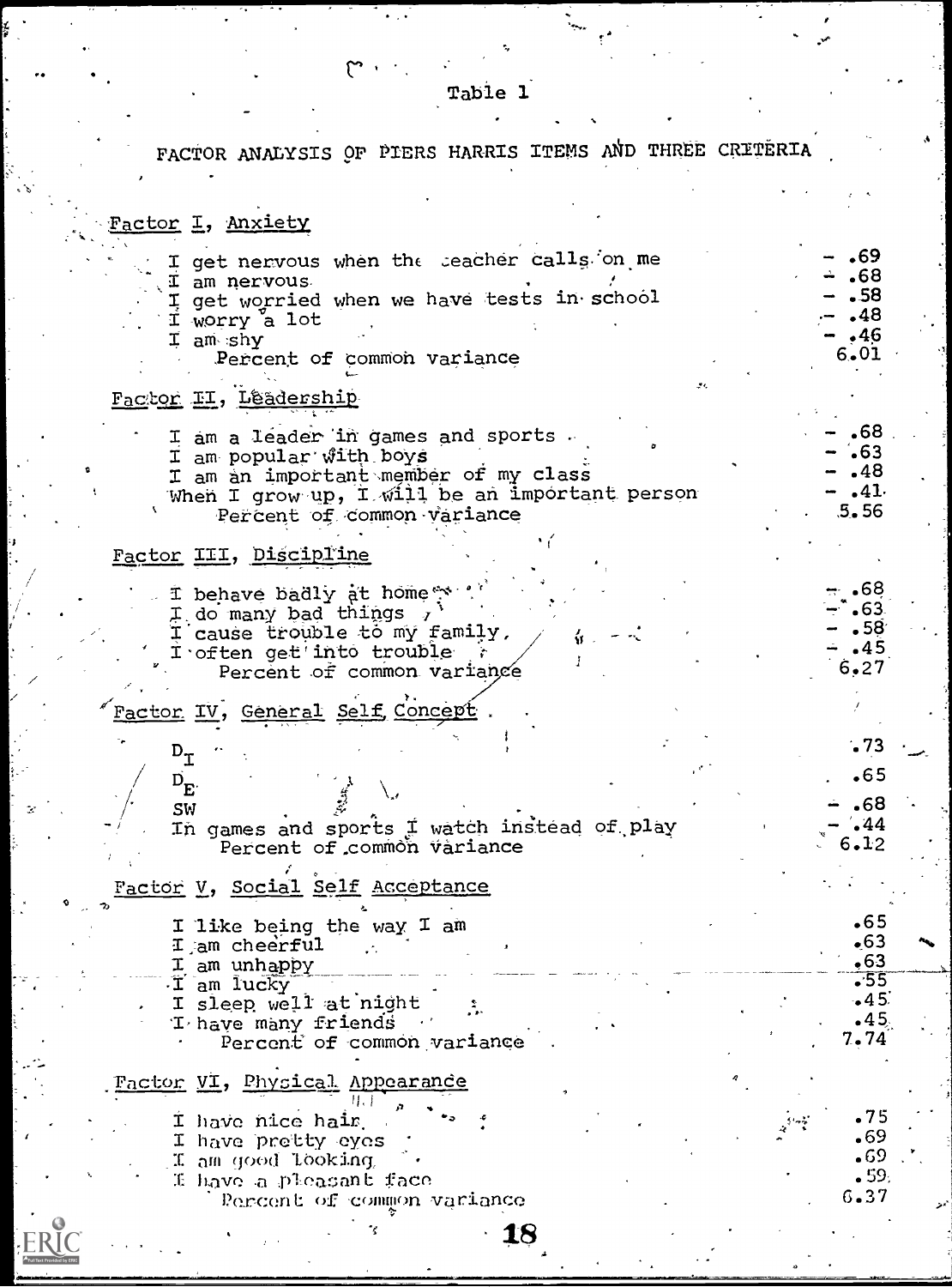| Table 2                                                                                                                                                                                                                                                                                                               |                                                                             |                    |
|-----------------------------------------------------------------------------------------------------------------------------------------------------------------------------------------------------------------------------------------------------------------------------------------------------------------------|-----------------------------------------------------------------------------|--------------------|
| FACTOR ANALYSIS OF COOPERSMITH SELF ESTEEM AND THREE CRITERIA                                                                                                                                                                                                                                                         |                                                                             |                    |
| Factor I Parental Acceptance                                                                                                                                                                                                                                                                                          |                                                                             |                    |
| I usually feel as if my parents are pushing me<br>My parents expect too much of me<br>There are many times when I'd like to leave home<br>No one pays much attention to me at home<br>Things are all mixed up in my life<br>My parents understand me<br>I don't care what happens to me<br>Percent of common variance | $\cdot 72$<br>•63<br>- ∙62<br>.61<br>.47<br>$-47$<br>$-42$<br>$11.25$ $\mu$ |                    |
| Factor II, Stability                                                                                                                                                                                                                                                                                                  |                                                                             |                    |
| I can make up my mind and stick to it<br>I can make up my mind without too much trouble<br>I'm proud of my schoolwork<br>I have a low opinion of myself<br>Percent of common variance                                                                                                                                 | .77<br>•61<br>.42<br>.40<br>4.96                                            |                    |
| Factor III Social Self Acceptance                                                                                                                                                                                                                                                                                     |                                                                             |                    |
| I'm pretty sure of myself :<br>I'm easy to like<br>Percent of common variance                                                                                                                                                                                                                                         | $\cdot$ 51<br>$\cdot$ 46<br>$.4 - 15$                                       |                    |
| Factor IV, Meaningfulness                                                                                                                                                                                                                                                                                             |                                                                             |                    |
| I'm often sorry for the things I do<br>My parents usually consider my feelings<br>My parents and I have a lot of fun together<br>Percent of common variance                                                                                                                                                           | $-$ .69<br>.38<br>$= .31$<br>4.17                                           |                    |
| Factor V, Personal Disatisfaction                                                                                                                                                                                                                                                                                     |                                                                             |                    |
| I wish I were younger<br>I find it hard to talk in front of the class .<br>I would rather play with children younger than me<br>Percent of common variance                                                                                                                                                            | .77<br>$-31.$<br>•28<br>4.28                                                |                    |
| Eactor VI, General Self Concept                                                                                                                                                                                                                                                                                       |                                                                             | $\mathbb{C}$<br>÷. |
| $D_{\mathcal{I}}$                                                                                                                                                                                                                                                                                                     | •84                                                                         |                    |
| $P_{E}$                                                                                                                                                                                                                                                                                                               | .73                                                                         |                    |
| SW<br>Percent of common variance                                                                                                                                                                                                                                                                                      | 74ء<br>90ء5                                                                 |                    |
|                                                                                                                                                                                                                                                                                                                       |                                                                             |                    |
|                                                                                                                                                                                                                                                                                                                       |                                                                             |                    |

19

 $E$